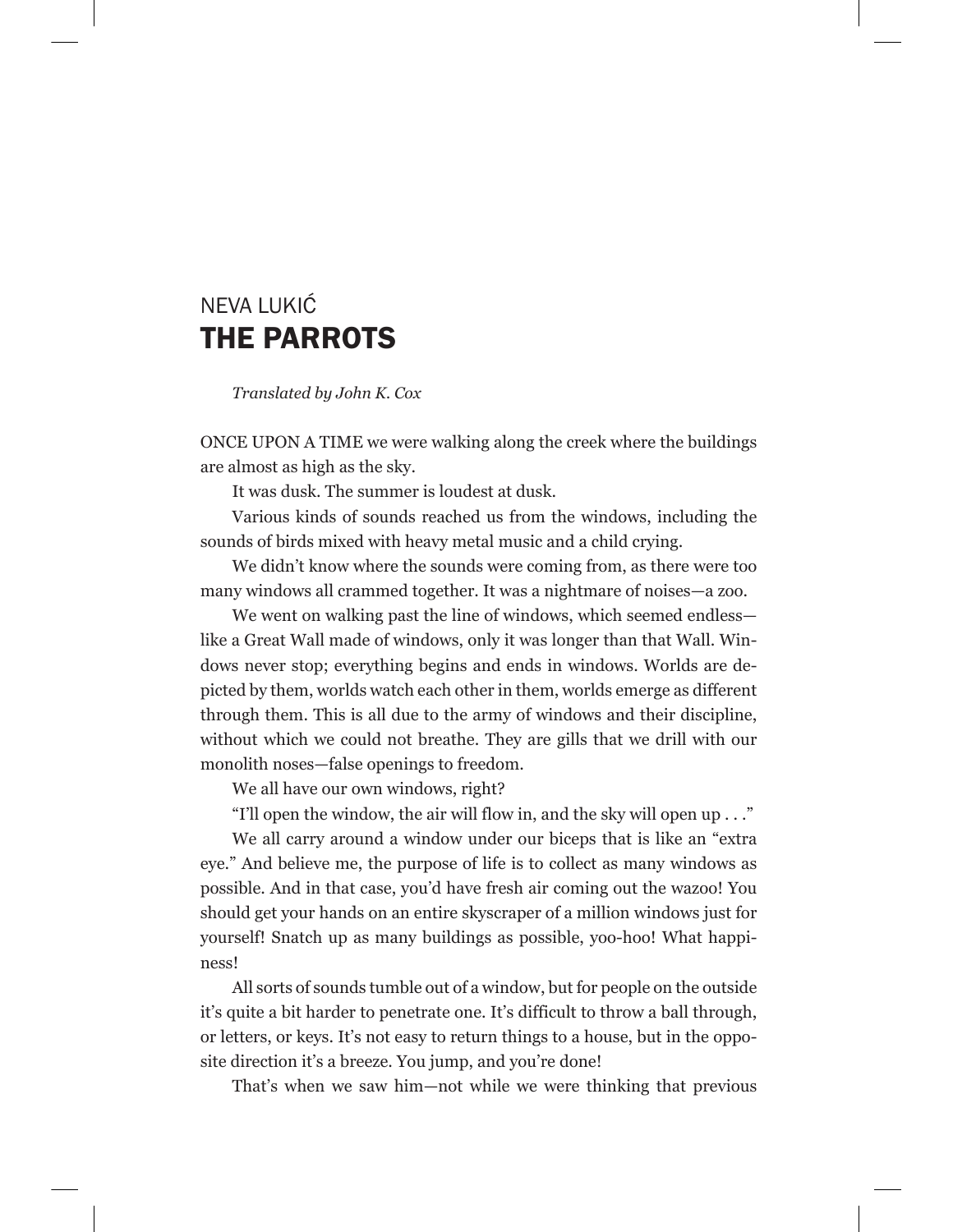## 76 The Dalhousie Review

sentence, for I actually think we were not thinking then, or, if we were, our thoughts could not have been simultaneous. We were just looking at windows, all similar, none of them crowned with cornices. They only differed in size, as some were square and some were less square. When we think back on it now, we think we actually walked for such a long time because we wanted to get to windows that were different—to some dirty checkered curtains, to cactuses growing underneath some of them, to sculptures of frogs, snakes, or dragons encircling them—but nothing happened. It was all the same bald-headed windows, and behind them the hidden bald and less bald people, sometimes without any front teeth.

Then we started watching him. We think it was "then," although nothing had happened. It was an ordinary building, and don't you go thinking that night had already fallen. No, no, it was twilight. There was still sun on some of the windows. The rays are what beautify them in the absence of decoration. On his balcony hung a cage with a parrot that was out for a stroll inside it. In fact, that was the thing that drew our attention, as it started to squawk: "Thieves! Thieves! You've got no way to climb up here!"

At first we thought he was addressing us. There are people with such strange voices! And besides, what's the difference anyway between the voice of a parrot and that of a human? Everything is just sounds, ha ha! We began bouncing around on the balcony; we were happy to have come across some strange birds. He—and we observed him at this for several minutes—was standing there reading newspapers on the same perch as the parrot. He even rocked back and forth when the wind came up. We were a bit weirded out, and that's why we didn't ask any questions in that moment, but soon we realized that this window was a blessing and that a human being was at any rate more interesting than a parrot, whatever the bird was like. He was wearing a suit, and onto his head he had plopped a hat. A red bowtie was wrapped around his neck. His feet were bare, and his toes convulsively clasped the little bar. We kept giving little coughs, and then, with that strange modulation in our voices that's impossible to describe—that slightly inane intonation that echoes in the human head for a while—we said: "Excuse us!"

That did not have much of an effect on him.

"Excuse us," we said in unison, once more, twice, three times. Nothing. The man didn't care. He was calmly reading his newspaper. We were able to make out the headline in bold letters on the back page: "Instead of carpets,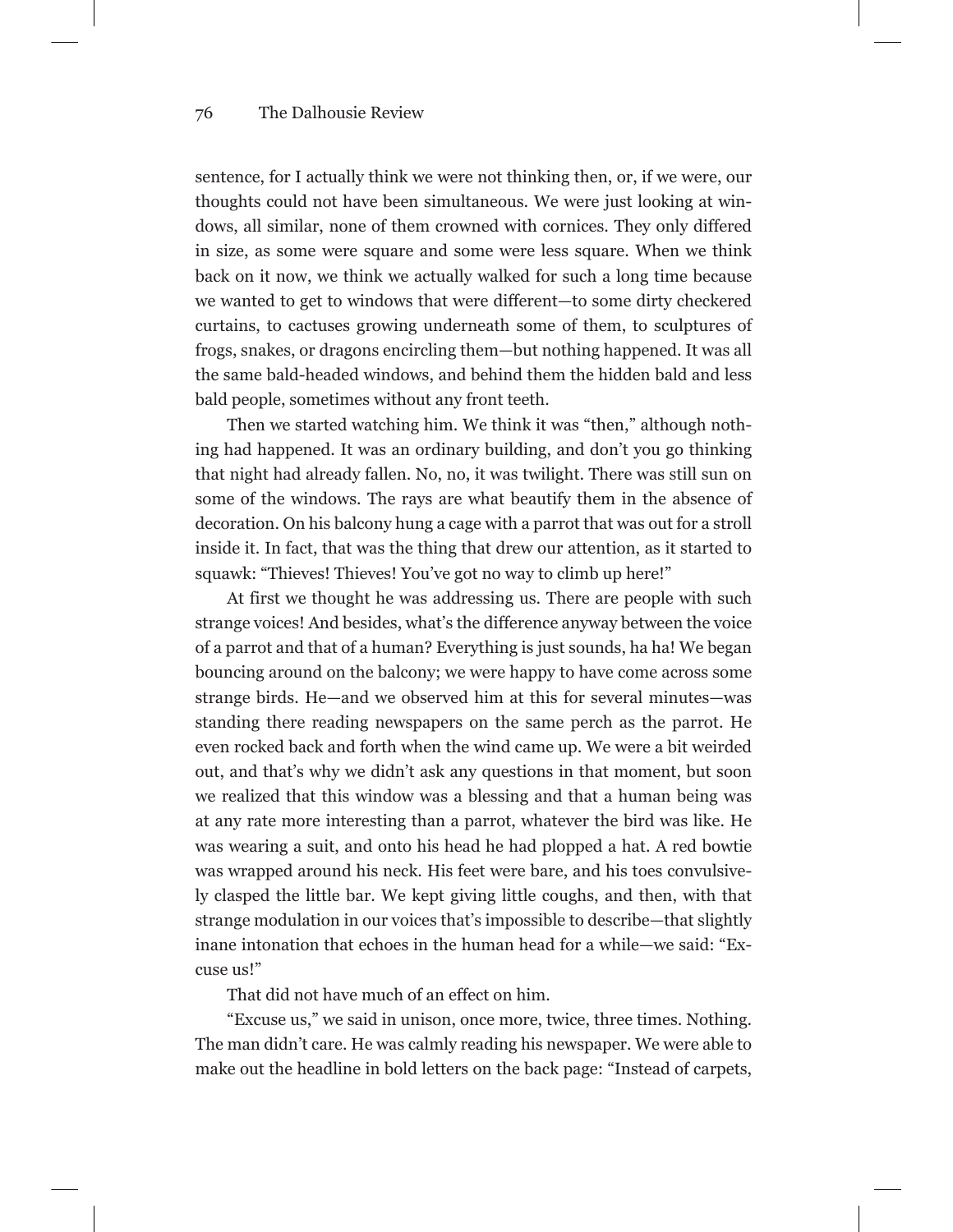they planted grass in the apartment."

Soon the parrot started repeating: "Excuse us! Excuse us!"

Nothing. He just continued reading the newspaper while swinging on the crossbar.

For the next thirty minutes (no exaggeration) we stubbornly repeated over and over our "Excuse us" beneath that balcony. Even the parrot ceased and desisted. We were worse than that gross bird. True bird-people. Excuse us, excuse us! And he was swinging there, like hair in a breeze . . .

Soon we took it to the next level, as they say. Without any kind of arrangement between us, we started pelting the man with stones. Like the members of a sect, we all in the same moment raised our hands in the air and swayed back and forth. We wanted something; our desire for it was vicious. A few little stones hit him in the forehead, but he didn't react then either. Nothing could throw off his rhythm. We couldn't let it go, though; that's all there was to it! Our path had not led us here for nothing . . . In a city in which all windows are the same, our path had led us to a man who was different. He had to tell us what he was doing on that bar.

No, he kept on reading his newspaper in silence, and we got fed up with throwing rocks. Fatigue catches up to a person from that. Your spine starts to ache.

And . . . thus . . . we were now behaving like total jerks! We began to steal his thoughts. We fired off all kinds of sentences so that he couldn't concentrate on the ones in his newspaper, such as: "What's so interesting in the paper, huh? Tell us, please!" Or: "You mean it isn't obvious that you have changed into the most ordinary parrot on a balcony? Here, parrot! You live in the humblest of cages with five hundred other birds, some of whom are above you and some of whom are below you! It's a true beehive! Look—a bee up on top of you is hanging out her laundry. Can you smell it? Doesn't it smell nice?" We tossed out several such asinine lines.

Then, all of a sudden, we started to laugh. A wave of laughter washed over us. *Ha ha ha, ha-ha-ha-ha-ha-ha, haha*! We practically threw ourselves to the floor and began rolling around.

"But you know," we said as we caught our breath, "we get it now. You are a worse parrot than that other one right next to you." And we fell once more into a fit of laughter. *Ha ha ha ha, ha ha ha ha ha! Jesus H. Christ, that was sooo funny!*

"You . . . you . . . you . . . are wearing a suit! A parrot in a suit! Come on,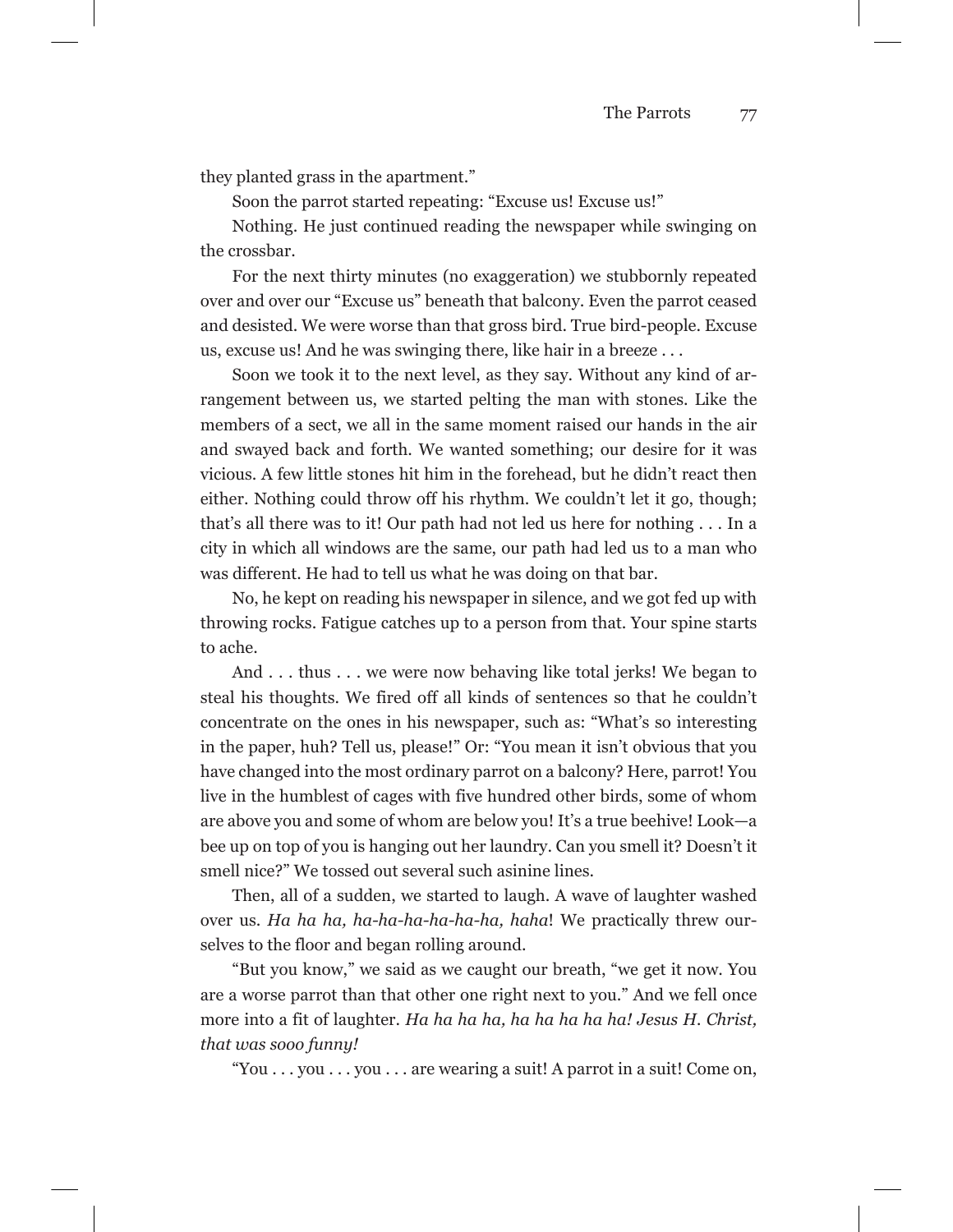## 78 The Dalhousie Review

take it off. If nothing else, birds are naked. And they can fly, if you open their cage doors! But what are you going to do, you freak species, on that little balcony of yours in your little tweed suit with a tied tongue and a bow tie around your neck? Sing, bird! Start cooing!"

By then, we were totally, completely out of breath. We were incapable of laughing anymore because of how worn out we were. We started gawking at that strange man, who had certainly been rocking for days already on his balcony. Certainly all his neighbours considered him a lunatic. For sure they all looked away when he raised his hat in a sign of greeting. Therefore, he felt no need to respond to us at all. But, well, he had to respond to our questions. We'd spent a lot of time looking for this window!

We gawked at him in silence, gaping and watching. We stood there, perplexed. Soon—you're not going to believe this—he set down the newspaper and . . . yawned. This perked us right up, as if he'd absorbed all of our fatigue, and we started up again.

Well, we didn't get around to starting up immediately because he elegantly opened the door of the cage. The bird flew away without saying a word. All you could hear was the flapping of its wings. Then he conscientiously closed up the little cage. It looked odd, empty as it was. We were astonished and starting to glare at him. We thought that the festive, ceremonial moment had arrived. He was finally going to say something. Nope. He began to twirl his arms, as if he were preparing to do the long jump. The man loosened up, stretched, and then leapt. That completely threw us out of whack, but we were not scared off. Instead, we hunched over his body like hungry dogs. Our own bodies were full of adrenalin that was seeping out of us in the form of sweat. We drew our heads close to his body so we could catch his smell better, and then we started up again: "You didn't take off your suit, you idiot! You birdbrain! You have to be *naaaked*!"

Another fit of laughter came over us . . . We recalled, all three of us, in the same instant, the poet Ivan Gundulić. Of course without discussing it. "He who would be on high / is now down below, *tra-la-la-la la*!"

We were yelling at the top of our lungs. Nowadays when we think back to that, we can't believe how wicked we were. We are not of a mind to advance any theories on why things happened that way or to justify our behaviour; the facts are what's vital. But it really rained on our parade when that sort of high-pitched voice of his intoned: "And whoever is down below, he rises on high." With a bit of spit he cleaned the blood from his elbow, he used his